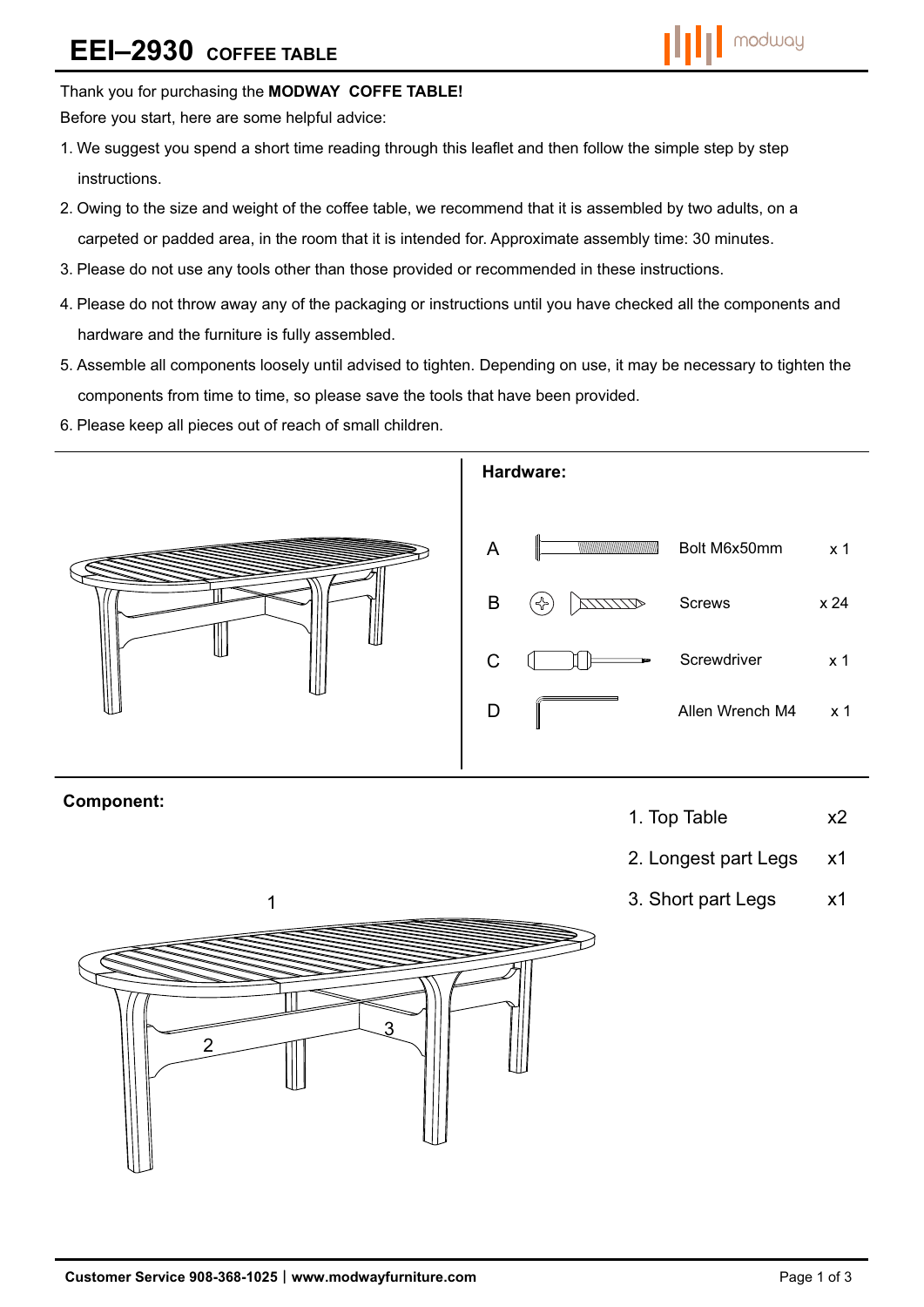### **STEP 1:**

Please put back side of **Top Table (1)** on a carpeted or padded area. Insert the **Longest part Legs (2)** into the metal hinges or metal support. Insert the **Short part Legs (3)** through middle cut.



#### **STEP 2:**

Insert 4 pieces of **Screw (B)** from metal hinges to the **Longest Part Leg (2)** and **Short Part Leg (3)** as shown. Tighten it with **Screwdriver (C)**, repeat the procedure to the other sides of the **Legs**. Insert **Bolt (A)** in the middle wooden cut and tighten with **Allen Wrench (D)**.